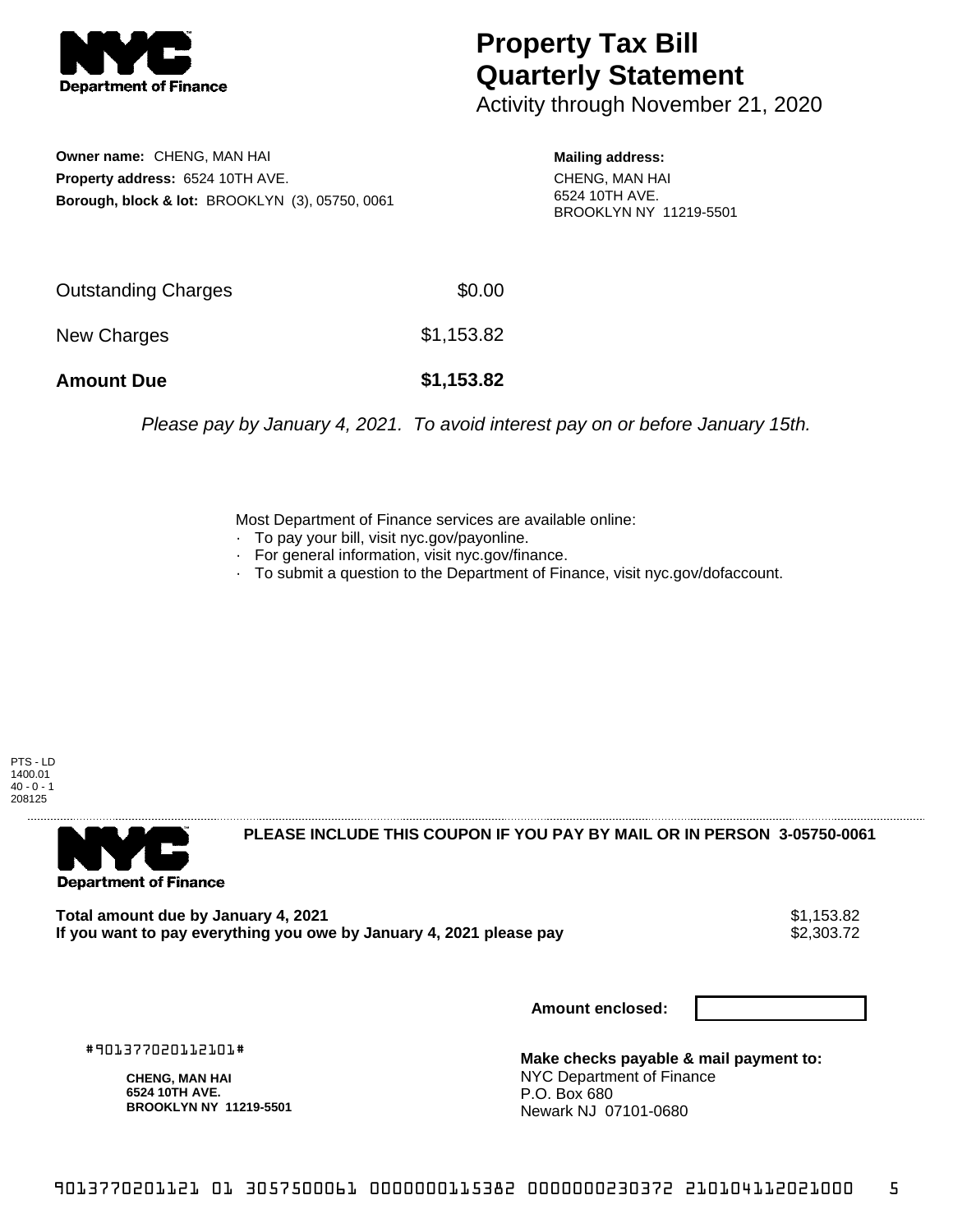

| <b>Billing Summary</b>                                                                                         | <b>Activity Date Due Date</b> |                 | Amount       |
|----------------------------------------------------------------------------------------------------------------|-------------------------------|-----------------|--------------|
| Outstanding charges including interest and payments                                                            |                               |                 | \$0.00       |
| Finance-Property Tax                                                                                           |                               | 01/01/2021      | \$1,168.14   |
| <b>Adopted Tax Rate</b>                                                                                        |                               |                 | $$-14.32$    |
| <b>Total amount due</b>                                                                                        |                               |                 | \$1,153.82   |
| <b>Tax Year Charges Remaining</b>                                                                              | <b>Activity Date</b>          | <b>Due Date</b> | Amount       |
| Finance-Property Tax                                                                                           |                               | 04/01/2021      | \$1,168.14   |
| <b>Adopted Tax Rate</b>                                                                                        |                               |                 | $$-14.32$    |
| Total tax year charges remaining                                                                               |                               |                 | \$1,153.82   |
| If you want to pay everything you owe by January 4, 2021 please pay                                            |                               |                 | \$2,303.72   |
| If you pay everything you owe by January 4, 2021, you would save:                                              |                               | \$3.92          |              |
| How We Calculated Your Property Tax For July 1, 2020 Through June 30, 2021                                     |                               |                 |              |
|                                                                                                                |                               | Overall         |              |
| Tax class 1 - Small Home, Less Than 4 Families                                                                 |                               | <b>Tax Rate</b> |              |
| Original tax rate billed                                                                                       |                               | 21.1670%        |              |
| New Tax rate                                                                                                   |                               | 21.0450%        |              |
| Estimated Market Value \$1,513,000                                                                             |                               |                 |              |
|                                                                                                                |                               |                 | <b>Taxes</b> |
| <b>Billable Assessed Value</b>                                                                                 |                               | \$46,946        |              |
| Senior Citizen Homeowner                                                                                       |                               | $-23,473.00$    |              |
| \$23,473 x 21.0450%<br><b>Taxable Value</b>                                                                    |                               |                 |              |
| <b>Tax Before Abatements and STAR</b>                                                                          |                               | \$4,939.92      | \$4,939.92   |
| Basic Star - School Tax Relief                                                                                 |                               | $$-1,410.00$    | $$-296.00**$ |
| Annual property tax                                                                                            |                               |                 | \$4,643.92   |
| Original property tax billed in June 2020                                                                      |                               |                 | \$4,672.56   |
| <b>Change In Property Tax Bill Based On New Tax Rate</b>                                                       |                               |                 | $$ -28.64$   |
| ** This is your NYS STAR tax savings. For more information, please visit us at nyc.gov/finance or contact 311. |                               |                 |              |

Please call 311 to speak to a representative to make a property tax payment by telephone.

## **Home banking payment instructions:**

- 1. **Log** into your bank or online bill pay website.
- 2. **Add** the new payee: NYC DOF Property Tax. Enter your account number, which is your boro, block and lot, as it appears here: 3-05750-0061 . You may also need to enter the address for the Department of Finance. The address is P.O. Box 680, Newark NJ 07101-0680.
- 3. **Schedule** your online payment using your checking or savings account.

## **Did Your Mailing Address Change?**

If so, please visit us at **nyc.gov/changemailingaddress** or call **311.**

When you provide a check as payment, you authorize us either to use information from your check to make a one-time electronic fund transfer from your account or to process the payment as a check transaction.